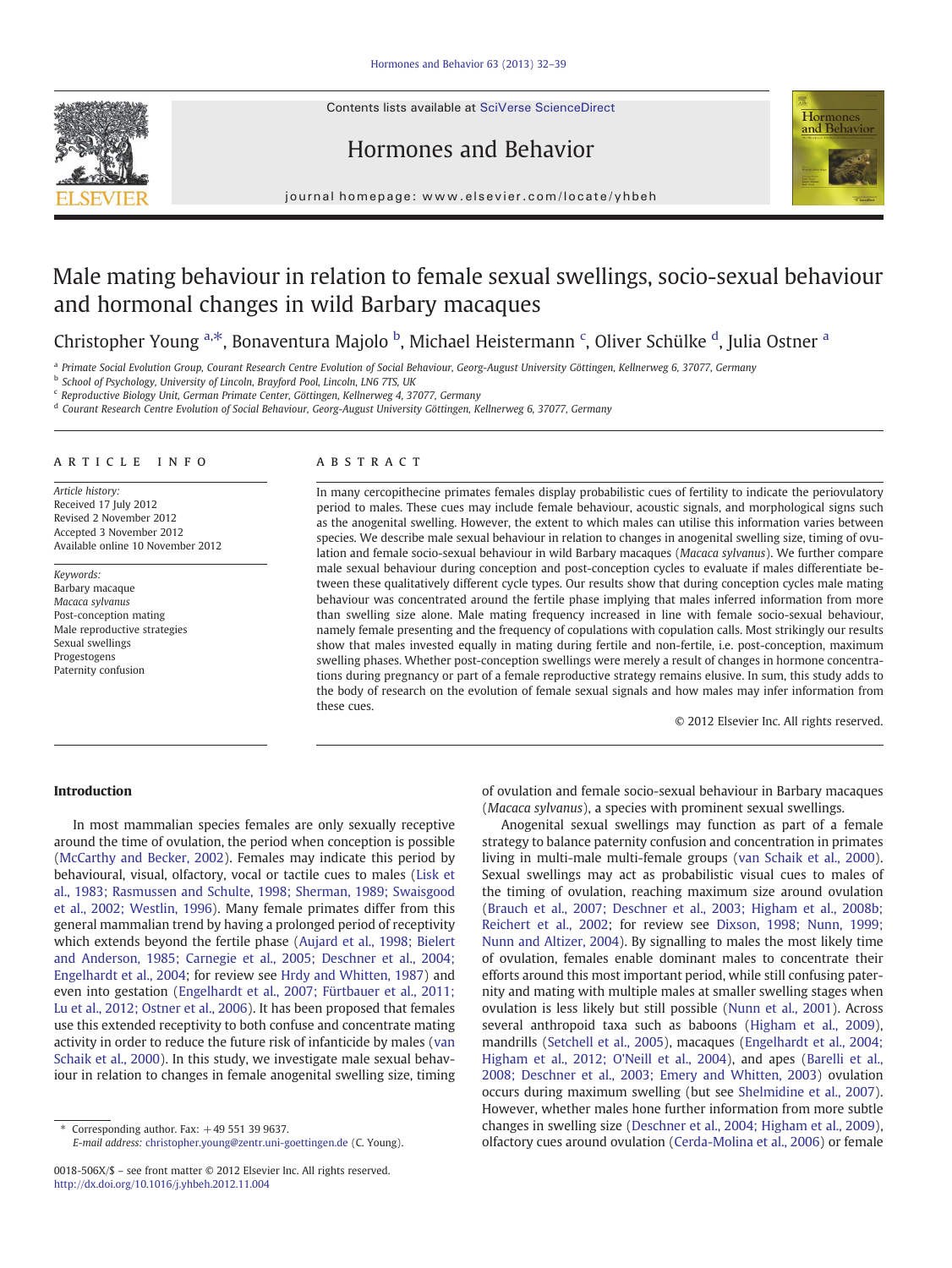<span id="page-1-0"></span>proceptive behaviour [\(Aujard et al., 1998; Engelhardt et al., 2005;](#page-6-0) [Wallen et al., 1984; Zehr et al., 1998, 2000](#page-6-0)) to infer when to concentrate mating varies between species.

In macaques, female proceptive behaviour has been shown to vary during the reproductive cycle and may thus be used by males as a cue to discern the fertile phase. Several studies have shown that the expression of female proceptive behaviours, such as approaching, soliciting and presenting to males is strongly related to changes in oestrogen levels and increase in frequency around the fertile phase [\(Aujard et al., 1998; Wallen et al., 1984; Zehr et al., 1998, 2000](#page-6-0)). Further research has shown that female sexual behaviour and motivation may be influenced by the social environment; in rhesus macaques, M. mulatta, for example, social group composition (differing male and female composition) influenced how closely related copulation rates were to female reproductive state ([Wallen, 2001\)](#page-7-0). The social and environmental conditions of primates can therefore influence sexual behaviour so research under natural conditions can build on previous studies under a more controlled environment.

Mating activity in numerous primate species continues into gestation and a few species even exhibit additional sexual swellings during this post-conception, i.e. non-fertile, period, which may serve as an additional mechanism of females to further confuse paternity and decrease the risk of infanticide [\(van Schaik et al., 2000, 2004\)](#page-7-0). One of these species is the Barbary macaque, where females show exaggerated swellings both during fertile as well as post-conception phases [\(Brauch et al., 2007; Küster and Paul, 1984; Möhle et al., 2005](#page-6-0)). Both swelling types follow similar underlying endocrine changes, particularly an increase in the oestrogen to progestogen ratio (E/P ratio) coinciding with the occurrence of the maximum swelling [\(Möhle et al., 2005\)](#page-6-0). To date few studies have looked into the function of post-conception swellings and male sexual behaviour in relation to these additional swelling phases in this or other species ([Engelhardt](#page-6-0) [et al., 2007; Gordon et al., 1991; Gust, 1994\)](#page-6-0).

The aim of this study was two-fold. We firstly aimed to investigate how male Barbary macaques change their sexual behaviours in relation to females' timing of ovulation, changes in swelling size and sociosexual behaviour. Secondly, we examined whether males differentiate between qualitatively different swelling types by comparing the frequency of male behaviour during conception and post-conception swelling phases. In order to provide the context for these analyses we describe how female sexual swelling size is related to her hormonally assessed fertile phase.

#### **Methods**

#### Study site and subjects

Data were collected from two wild, unprovisioned groups ("Green" (Gn) and "Scarlet" (Sc)) of Barbary macaques living in a deciduous cedar and oak forest in the Middle-Atlas Mountains of Morocco (33°24′9N–005°12′9W). The groups consisted of 7–9 adult males and 8 adult females (Gn) and 6 males and 8 females (Sc), respectively. Data were collected on the Green group from Oct. 2009–Apr. 2011, data here represent the mating seasons Oct.–Dec. 2009 (Gn09) and Sept.–Dec. 2010 (Gn10). Data on the Scarlet group were collected from Jul. 2010–Apr. 2011, data here represent the mating season Sept.–Dec. 2010 (Sc10). The mating season was defined as the first to last observed ejaculatory copulation during either focal or ad libitum data collection. This study adhered to the legal requirements of Morocco, Germany and Great Britain.

#### Behavioural data collection and construction of the hierarchy

Behavioural data were collected by CY and 5 field assistants from 0700 to 1900 h. All adult males in both groups were subject to continuous focal animal observation of social and sexual behaviour [\(Altmann,](#page-6-0) [1974](#page-6-0)), yielding a total of 820 focal hours during the mating seasons (341 h Gn09, 304 h Gn10 and 175 h Sc10). Data were collected using handheld HP iPAQ 114 series pocket PCs loaded with Pendragon Forms Version 5.1 (© Pendragon Software Cooperation, U.S.A.). Focal sampling was randomised within groups and one 40-min focal session per male was recorded per observation day so as to give an even number of focal sessions per individual.

Ejaculatory copulations were recorded and indicated by the occurrence of an ejaculatory pause in pelvic thrusts [\(Küster and Paul, 1984](#page-6-0)) and/or the presence of fresh ejaculate around the female's genital area after the copulation. Male inspection (tactile, olfactory or visual) of female's anogenital region as well as female "presenting" behaviour (female presents anogenital region to male; "presenting", [Brauch et](#page-6-0) [al., 2007\)](#page-6-0), was also recorded. During ejaculatory copulations the following female socio-sexual behaviours were recorded: the female reaches back to the male during copulation ("reach back", [Deag, 1974](#page-6-0)), female looks back at the male during copulation ("look back"), and female vocalizations during copulation ("copulation call", [Semple, 1998](#page-7-0)).

Agonistic interactions or conflicts were defined by the occurrence of aggressive (bite, chase, slap, grab, stare, open-mouth, head-bob and charge) and/or submissive behaviours (give-ground, make-room, flee, crouch submission). In total 1238 (Gn) and 195 (Sc) male–male dyadic conflicts were observed where a clear winner and loser of a conflict could be determined with no counter-aggression. Based on this, a winner–loser matrix was constructed and a male's dominance rank was assessed using corrected Normalized David's Scores ([de Vries](#page-6-0) [et al., 2006](#page-6-0)) to give a continuous measure of dominance. We used the "Steepness" package [\(Leiva and de Vries, 2011\)](#page-6-0) in R 2.14.0 [\(R Development Core Team, 2011](#page-6-0)) based on a matrix of proportions of wins calculated for each dyad.

### Faecal sample collection, hormone analysis and definition of the fertile phase

Faecal samples of all adult females of the study groups were collected within 15 min of defecation to assess timing of ovulation  $(N= 1066$  samples). Samples were collected for each female when the anogenital swelling began to increase in size towards maximum swelling, throughout the maximum swelling period and 10 days after detumescence. Samples were homogenized and a 3–5 g piece was placed in a polypropylene vial, which was in-turn placed in an ice bag and kept cold until samples were transferred to a freezer at −20 °C at the end of the day. Samples were transferred in a frozen state to the German Primate Centre for hormonal analysis. Samples were freeze-dried, pulverized and an aliquot of 0.05–0.08 g was extracted with 3 ml 80% methanol in water according to the method reported by [Heistermann et al. \(1995\)](#page-6-0). Extracts were analysed for concentrations of immunoreactive progestagen metabolites (5αreduced-20-oxo pregnanes, 5-P-3OH) using a previously validated enzyme immunoassay (EIA) [\(Brauch et al., 2007; Heistermann et al.,](#page-6-0) [2008; Möhle et al., 2005\)](#page-6-0) and according to procedures previously described by [Hodges et al. \(1997\)](#page-6-0). Intra- and inter-assay coefficients of variation, calculated from replicate determinations of high- and low-value quality controls, were 5.8% and 11.5% (high) and 8.8% and 13.9% (low), respectively.

For the two groups and three mating seasons we were able to analyse 23 cycles. However, analysis of behavioural data was restricted to those cycles in which the frequency of faecal sample collection was sufficiently high (sample gap of no greater than 3 days before postovulatory progestagen rise) to allow the estimation of the day of ovulation to an acceptable level of precision (see [Dubuc et al., 2011;](#page-6-0) [Heistermann et al., 2008\)](#page-6-0). This gave a total 155 samples from 12 cycles from 10 different females for analysis. The fertile period was determined for each cycle, as previously described by [Heistermann et al.](#page-6-0) [\(2008\)](#page-6-0). Specifically, a defined rise in faecal 5-P-3OH levels above a threshold value (2 SDs above the preceding mean baseline level) was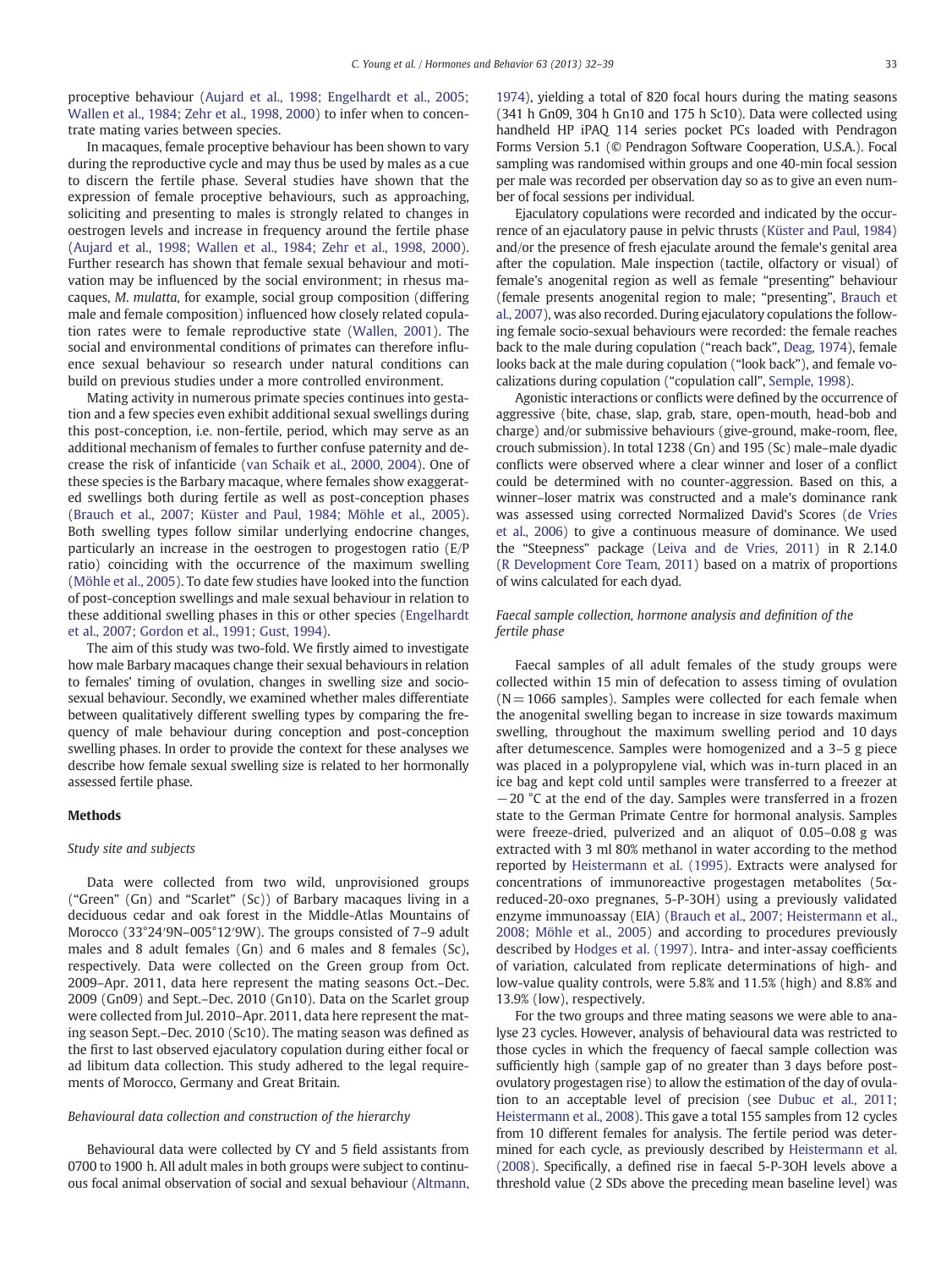used to determine the most likely day of ovulation (Day 0). As in [Brauch](#page-6-0) [et al. \(2007\)](#page-6-0), we determined a two day window of the most likely days of ovulation, days  $-2$  to  $-3$ , due to the excretion time lag of faecal progesterone metabolites of 24–56 h for macaque species [\(Shideler et al.,](#page-7-0) [1993\)](#page-7-0). The fertile phase consisted of days −2 to −6 relative to the defined faecal 5-P-3OH rise, the 2 day ovulation window plus the preceding 3 days to account for sperm life span in the female reproductive tract ([Behboodi et al., 1991; Wilcox et al., 1995](#page-6-0)). For each cycle, the 5 days before the fertile period were defined as the "pre-fertile" period and after as the "post-fertile" period.

#### Classification of fertile and swelling periods

Anogenital swelling size was assessed visually using the following approach. In the field swelling size was graded using a three point scale and adapted from the methods of [Aujard et al. \(1998\)](#page-6-0) and [Heistermann et al. \(1996\)](#page-6-0), with grade 1 indicating a female with no or minimal swelling or minimal size, grade 2 was given where a partial swelling was present and grade 3 was observed where a maximum swelling was present (tumescence, i.e. the swelling was at maximum size with no wrinkles, and there was protrusion of all genital structures, and this was the period of maximum turgidity).

The maximum swelling period lasted from the first to last consecutive days of a grade 3 swelling (the "maximum swelling" period). We used a combination of hormonal data and counting back from day of parturition  $170 \pm 3.77$  days (gestation length: mean $\pm$  SD, Young et al. unpubl. data) from the date of infant birth to estimate if the swelling period corresponded to a conception, pre-conception or post-conception cycle for each female where birth dates were available (20 of 22 females gave birth the following birth season).

# Probability of fertility

We estimated the probability of ovulation for each day of the maximum swelling period (T) by dividing the number of observed ovulations on each day of the maximum swelling by the maximum number of ovulatory cycles examined, following the methods of [Deschner](#page-6-0) [et al. \(2003\).](#page-6-0) We used the following formula:

$$
P(T = t) = \frac{n_t}{n}, t = 1, 2, 3...
$$

where t is the specific day within the maximum swelling period,  $n_t$  is the number of cycles in which ovulation occurred on day  $t$ , and  $n$  is the overall number of ovulatory cycles. The 5 day fertile phase was determined as above.

To calculate a day specific probability of fertility we took the fertile phase for each cycle and assumed that the probability of fertilisation remains the same for all 5 days. For a day of the fertile phase a probability of fertilisation of 1 was assigned and days outside of this period were assigned 0. On any given day of the maximum swelling period (f) the average likelihood of fertility was estimated, we summed the scores of probability of ovulation for day f and the following 3 days. This probability is given by:

$$
P(X(f) = 1) = \sum_{t=f}^{f+3} P(T = t)
$$

where  $\{X(f)= 1\}$  is the event of a fertile day and  $P(T=t)$  from above.

### Statistical analysis

We compared the maximum swelling period to the fertile phase for the 12 females for whom we had accurate hormonal data. We used a binomial test to examine how many maximum swelling days were also days of the fertile phase. To investigate temporal changes in male sexual behaviour we looked at behaviour around the fertile phase examining mean behavioural rates for the post-fertile phase, the fertile phase and both days  $-5$  to  $-9$  and days  $-10$  to  $-14$ with respect to the fertile phase (days  $-4$  to 0). We compared the mean hourly ejaculatory copulation and inspection rates for each female during the pre-fertile, post-fertile and fertile periods using a Wilcoxon signed rank test. Female behaviours are either (copulation call, "look back" and "reach back") expressed as frequency of behaviours females expressed on a specific day relative to the number of copulations females engaged in that day, or (presenting) as the hourly rate per day. Temporal changes in female behaviours were compared using the same methods as for male sexual behaviours above.

Using a Generalized Linear Mixed Model (GLMM; [Baayen, 2008](#page-6-0)) (model 1) we tested whether copulation rate was better predicted by days of the maximum swelling period or days of the fertile phase. Copulation rate was measured on the basis of the number of observed ejaculatory copulations per day and included as the dependent variable. Predictor variables were swelling and fertile phase day (was a given day of the mating season a day of maximum swelling or fertile phase period, respectively, 1/0). Fertile phase/maximum swelling day was set to 1 if the corresponding day was within the 5 day fertile or the maximum swelling period respectively and to 0 otherwise. Year, group and female ID were included as random effects and we controlled for effort (log-transformed) as an offset variable in the model (focal hours per day).

A second GLMM model (model 2) was used to examine how daily male copulation frequency was related to female sexual behaviours and different swelling stages. Copulation rate was measured on the basis of the number of observed ejaculatory copulations per day across all males in the group and included as the dependent variable. The first predictor variable was swelling stage (categorical, 3 levels). Level 1: non-maximum swelling (period 10 days before and after a maximum swelling), level 2: conception maximum swelling (period of maximum swelling during a conception cycle), level 3: post-conception maximum swelling (period of maximum swelling during a post-conception cycle). We also included as continuous predictor variables: the percentage of copulations including female copulation calls, reach backs or look backs as well as the hourly rate of female presenting on a given day. Year, group and female ID were included as random effects and we controlled for effort (log-transformed) as an offset variable in the model (focal hours per day). As the categorical variable swelling stage had three levels we reordered the variable using the "relevel" function so that "conception swelling period" became the reference variable and therefore all levels could be compared to each other.

We ran the GLMM's in R 2.14.0 ([R Development Core Team, 2011](#page-6-0)) using the function lmer of the R package lme4 ([Bates and Maechler,](#page-6-0) [2010\)](#page-6-0). All GLMM's were fitted with Poisson error structure and log-link function and likelihood ratio tests were calculated using the R function anova. Significance of the individual fixed effects was determined based on the  $X^2$ - and p-values provided by lmer. Assumptions for lack of over dispersion and multicollinearity were respected for the analyses.

To compare whether the duration of conception and postconception swelling periods differed we used a paired t-test. To examine the behavioural influence of post-conception swellings, we compared male sexual behaviours between maximum swelling periods of conception and post-conception swellings of ten females. Male sexual behaviour (ejaculatory copulations and inspection rates) and female presenting behaviour, expressed as mean behavioural rates per hour, was compared between the two types of swelling cycles using Wilcoxon signed rank tests.

Where appropriate, we report mean values  $\pm$  standard deviation (SD). All statistical analyses were carried out using R 2.14.0 software [\(R Development Core Team, 2011\)](#page-6-0). The level of significance was set at  $\alpha < 0.05$ .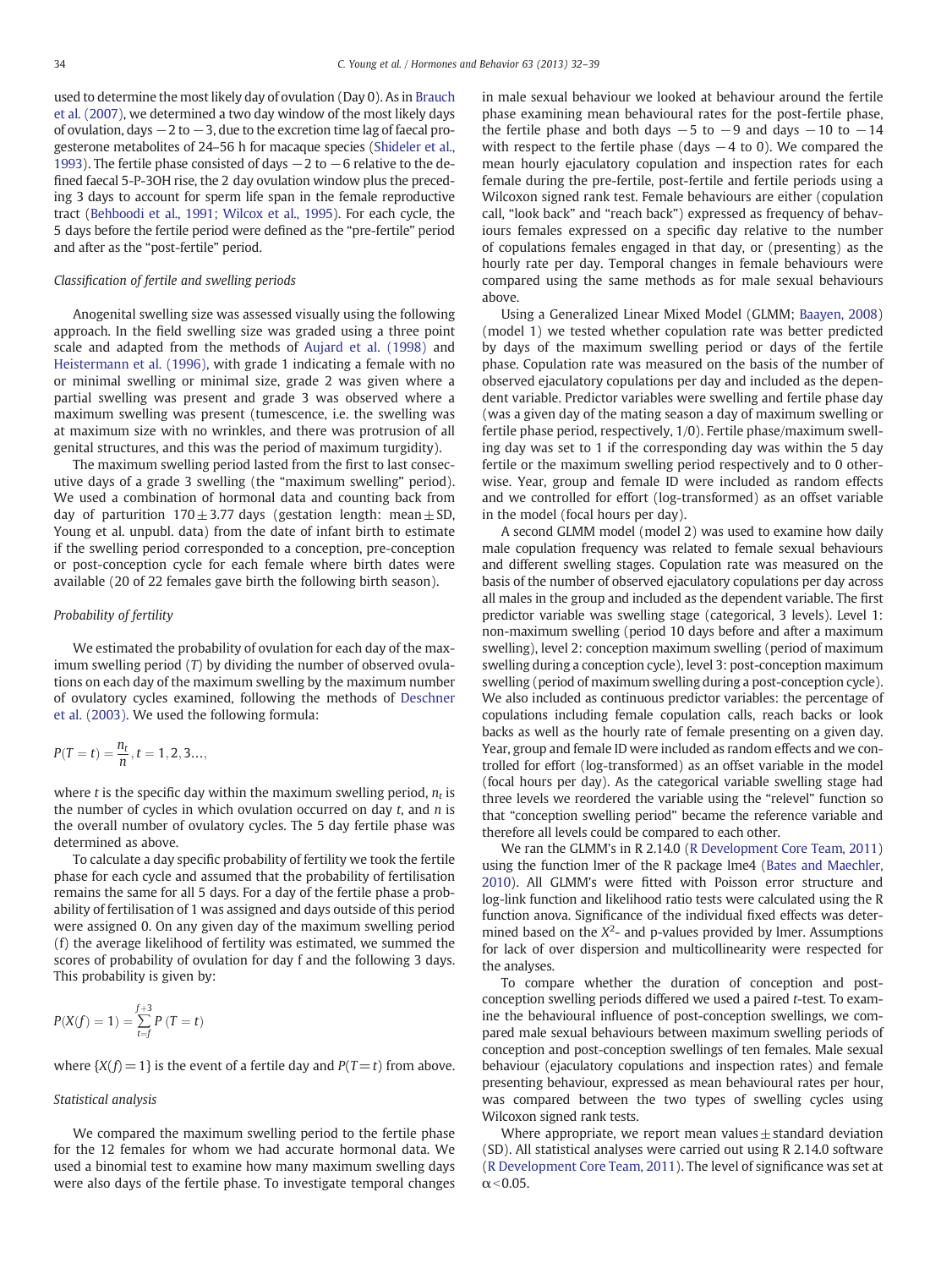#### Results

#### Probability of fertility

There was a temporal correspondence between the maximum swelling period and the fertile phase for the 12 female cycles. Results indicated that a significant number of days (65%) of the fertile phase fell within the maximum swelling period (binomial test,  $x=39$ ,  $N=60$ ,  $p<0.027$ ; Fig. 1). The probability of ovulation was highest on days  $-2$ and  $-4$  (0.167), relative to the last day of maximum tumescence (day 0), and slightly lower on day  $-3$  (0.125) giving a peak period of ovulation probability on these 3 days (Fig. 2). The combined probability of ovulation across these 3 days was 0.46; however, ovulation could occur on any day from day  $-9$  to  $+1$ . Consequently, fertilisation was possible from days  $-13$  to  $+3$  and was most probable between days  $-2$  and  $-6$  reaching a peak on day  $-4$  (0.625; Fig. 2).

#### Male sexual behaviour around the fertile phase

Mean hourly rates of male sexual behaviour during different periods of female fertility were examined comparing the fertile period with the pre-/post-fertile periods respectively. In separate tests rates of ejaculatory copulations as well as inspection rates were significantly higher in the fertile as well as the pre-fertile period compared to the postfertile period, while there was no difference between the pre-fertile and the fertile periods [\(Fig. 3](#page-4-0)). Ejaculatory copulation rates: pre-fertile vs. fertile:  $V=63$ ,  $p=0.064$ ; fertile vs. post-fertile:  $V=75$ ,  $p=0.002$ ; pre-fertile vs. post-fertile:  $V=47$ ,  $p=0.053$ . Inspection rates: prefertile vs. fertile:  $V = 52$ ,  $p = 0.340$ ; fertile vs. post-fertile:  $V = 71$ ,  $p=0.010$ ; pre-fertile vs. post-fertile:  $V= 12$ ,  $p= 0.034$ ,  $N= 12$  for all tests.

A GLMM (model 1) revealed that male mating rate was predicted by days of the fertile period but not by days of the maximum swelling period [\(Table 1](#page-4-0)).

# Comparing the conception and post-conception maximum swelling periods

The duration of the conception maximum swelling period (mean  $\pm$  $SD = 8.27 \pm 2.45$  days) was not significantly different from the maximum swelling post-conception period (mean $\pm$ SD=6.64 $\pm$ 2.5 days; t-test:  $t = 1.54$ ,  $df = 20$ ,  $p = 0.14$ ). Post-conception swellings occurred 25–30 days after detumescence of the conception swelling period and the vast majority of females (80%) developed a post-conception swelling. No more than one post-conception swelling was observed for any female.



Fig. 1. Duration and timing of the maximum swelling periods relative to day of ovulation (day 0). Periods of maximum swelling for 10 females and 12 ovulatory cycles are each represented by horizontal lines. The shaded area represents the fertile window. The identity of each female is given along with the mating season year  $(09=2009, 0.001)$  $10=2010$ ). Non-conceptive cycles are indicated by an asterisk.

 $0.6$ ---- Ovulation<br>--- Fertility  $0.5$ vilidedor<sup>c</sup>  $0.4$  $0.3$  $0.2$  $0.1$  $0.0$  $-17-16-15-14-13-12-11-10-9-8-7-6-5-4-3-2-10+2$  $\overline{\mathbf{3}}$  $\overline{4}$ 5 Day from end of maximum swelling (Day 0)

 $0.7$ 

Fig. 2. Probability of ovulation (dashed line) and fertility (solid line) relative to the last day of maximum tumescence (day 0; see [Methods](#page-1-0) section for details).

There was no significant difference in mean hourly frequency of male matings or inspections between the conception and postconception swelling periods (ejaculatory copulation rate: mean $\pm$  $SD = 0.231 \pm 0.14$  (conception maximum swelling),  $0.235 \pm 0.22$ (post-conception maximum swelling);  $V= 32$ ,  $p= 0.70$ ; inspection rate: mean  $\pm$  SD = 0.553 $\pm$  0.22 (conception maximum swelling),  $0.702 \pm 0.51$  (post-conception maximum swelling); V = 16, p = 0.28,  $N= 10$  for both tests, [Fig. 4](#page-4-0)). The alpha males were no exception and did not concentrate their mating efforts to conceptive swelling phases (ejaculatory copulation rate: mean  $\pm$  SD = 0.03  $\pm$  0.02 versus  $0.05 \pm 0.03$  during conception and post-conception maximum swelling phases,  $V= 0$ ,  $p=0.37$ ,  $N= 3$ ). The mean hourly frequency of female presenting also did not differ significantly between the two swelling periods (mean $\pm$  SD = 0.471 $\pm$ 0.35 (conception maximum swelling),  $0.490 \pm 0.33$  (post-conception maximum swelling); V = 24,  $p=0.77, N=10$ ).

#### Male sexual behaviour in relation to female socio-sexual behaviour

In the second GLMM (model 2) we examined how the males' copulation behaviour was related to a given female's swelling state, her conception status, and her socio-sexual behaviour on a given day. The copulations all group males engaged in were more frequent on days of maximum swelling size, no matter whether the female was fertile or already pregnant. The males also copulated more the more frequently a female presented and the higher the proportion of her copulations that were associated with copulation calls. The proportion of copulations that were associated with the more subtle female behaviours of looking back at the copulating male or reaching back to him were not related to the males' copulation rate [\(Table 2](#page-5-0)).

#### Discussion

Combining hormonal measurements with visual scoring of swelling sizes we found swellings to be a probabilistic indicator of fertility as the occurrence of ovulation was most likely during the maximum swelling period but the timing of ovulation within the swelling varied. Male copulation frequency was higher during maximum swelling periods than outside this period but mating rate was still better predicted by the hormonally assessed fertility than by swelling size, suggesting that more than the maximum swelling size alone was used by males to determine female attractivity. Male mating behaviour was additionally predicted by female socio-sexual behaviour, namely female presenting and the percentage of copulations with copulation calls, however, whether males use these behaviours or

8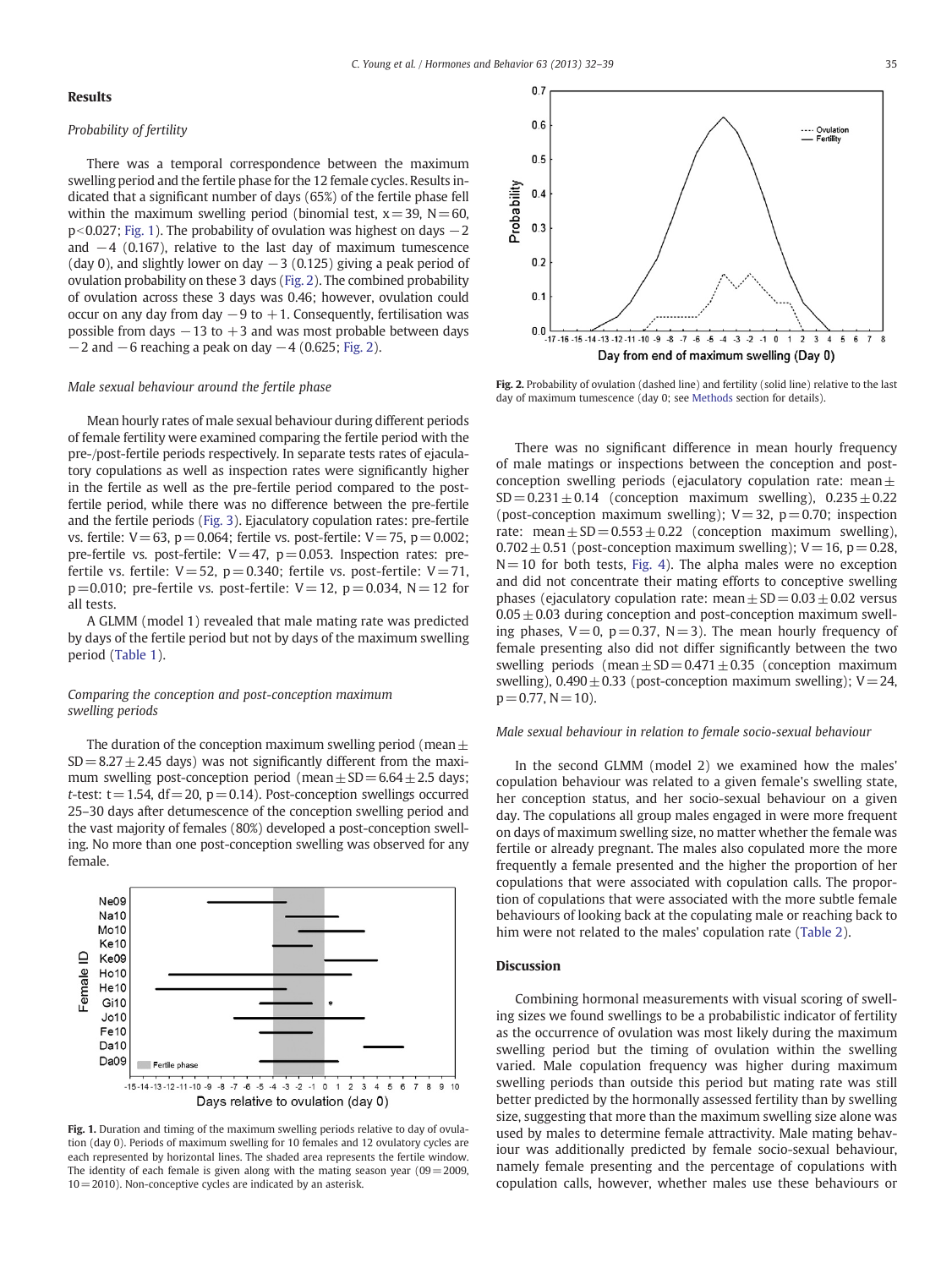<span id="page-4-0"></span>

Fig. 3. Comparison of male and female sexual behaviours during different stages of female fertility concerning (clockwise from top left) a) mean ejaculatory copulation rate, b) mean inspection rate, c) mean female presentation rate, d) proportion of copulations during which females produced copulation calls, e) look-backs, and f) reach-backs. Values were averaged across all cycles ( $N=12$ ) and represent the mean  $\pm$  SEM.

additional information as cues to allocate their mating activity was beyond the scope of this study. Most strikingly, males engaged at equal rates in sexual behaviour during fertile and post-conception swelling stages, despite the fact that the mating during the latter by definition cannot lead to fertilisations and thus only carries costs for the male.

There was a temporal correspondence between maximum swelling size and fertility with the majority of maximum swelling days also being fertile days, i.e. days when ovulation was most likely. The actual day of ovulation did vary, however, within the maximum swelling period as has been shown in several other species [\(Deschner et al.,](#page-6-0) [2003; Higham et al., 2008b; Reichert et al., 2002](#page-6-0)) including semi-free ranging Barbary macaques ([Möhle et al., 2005\)](#page-6-0). The probability of

#### Table 1

GLMM Poisson regression results for the relationship between male ejaculatory copulation rate on a given day and whither this is a day of the fertile phase (determined hormonally) or the maximal swelling period  $(N=628)$ .

| Independent variable                                                                                                                                                              | <b>GLMM</b> estimate      | SE.                  | Z                         | $P(>\vert Z \vert)$        |
|-----------------------------------------------------------------------------------------------------------------------------------------------------------------------------------|---------------------------|----------------------|---------------------------|----------------------------|
| Intercept<br>Day of fertile phase<br>Day of maximal swelling period                                                                                                               | $-1.33$<br>1.494<br>0.206 | 0.40<br>0.20<br>0.21 | $-3.32$<br>7.603<br>1.002 | < 0.001<br>< 0.001<br>0.31 |
| Random effects<br>Year estimated variance $+$ SD $=$ 0.16 $+$ 0.16<br>Group estimated variance $\pm$ SD = 0.07 $\pm$ 0.26<br>Female ID estimated variance $+$ SD $=$ 0.36 $+$ 0.6 |                           |                      |                           |                            |

fertility peaked 5 days before detumescence, which is consistent with chimpanzees [\(Deschner et al., 2003](#page-6-0)) and 1 day less than in baboons ([Higham et al., 2008a\)](#page-6-0). In addition to maximum swellings during conception, 80% of females also had a post-conception maximum swelling period, a finding very similar to that reported for



Fig. 4. Mean hourly rate of male copulations and inspections in relation to the different maximum swelling periods, as well as the 5 days after the swelling period  $(+5 \text{ days})$ and days 1–5 ( $-5$  days) and days 6–10 ( $-10$  days) before the swelling period. Values were averaged across all cycles ( $N=10$ ) and represent the mean  $\pm$  SEM.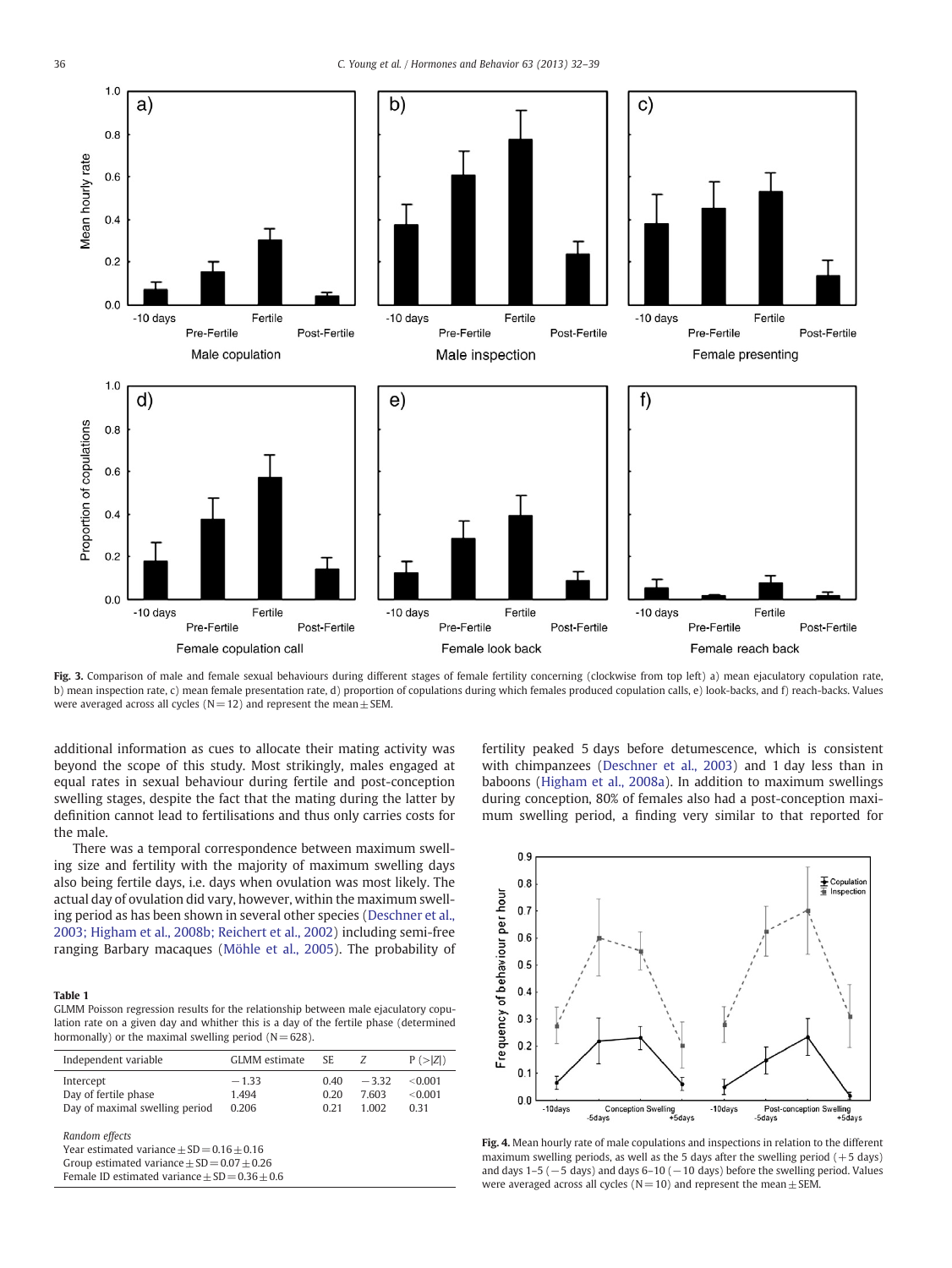#### <span id="page-5-0"></span>Table 2

GLMM Poisson regression results for the relationship between male ejaculatory copulation rate on a given day and female sexual behaviours (female presentations per hour, percentage of copulations with copulation calls, look backs and reach backs) and different maximal swelling periods (conception maximal swelling, post-conception maximal swelling or the 10 days before and after a swelling period) ( $N=415$ ).

| Independent variable                                         | <b>GLMM</b><br>estimate | SE.  | Z         | $P(>\vert Z \vert)$ |  |  |
|--------------------------------------------------------------|-------------------------|------|-----------|---------------------|--|--|
| Intercept                                                    | $-3.35$                 | 0.31 | $-10.704$ | < 0.001             |  |  |
| Conception max-swelling vs. post-<br>conception max-swelling | $-0.24$                 | 0.18 | $-1.329$  | 0.184               |  |  |
| Conception max-swelling vs.<br>non-max-swelling              | 0.61                    | 0.16 | 3.908     | < 0.001             |  |  |
| Post-conception max-swelling vs.<br>non-max-swelling         | 0.36                    | 0.17 | 2.208     | 0.03                |  |  |
| Female presentations/h                                       | 0.52                    | 0.08 | 6.772     | < 0.001             |  |  |
| % Copulations with copulation call                           | 2.29                    | 0.26 | 8.882     | < 0.001             |  |  |
| % Copulations with look back                                 | 0.16                    | 0.20 | 0.822     | 0.41                |  |  |
| % Copulations with reach back                                | $-0.22$                 | 0.24 | $-0.926$  | 0.35                |  |  |
| Random effects                                               |                         |      |           |                     |  |  |
| Year estimated variance $\pm$ SD = 0.00 $\pm$ 0.00           |                         |      |           |                     |  |  |
| Group estimated variance $\pm$ SD = 0.00 $\pm$ 0.00          |                         |      |           |                     |  |  |
| Female ID estimated variance $+$ SD $=$ 0.61 $+$ 0.78        |                         |      |           |                     |  |  |

semi-free ranging animals ([Möhle et al., 2005\)](#page-6-0). In macaques, maximum swelling size is preceded by endocrine changes with a decrease in progestogen levels and an increase in oestrogen levels and thus a significant rise in the E/P ratio which is similar during maximum swelling for both conception and post-conception periods [\(Engelhardt et al., 2007; Möhle et al., 2005](#page-6-0)). If males were to use the absolute swelling size or the underlying endocrine changes as a cue when to concentrate mating then the similarity of swelling periods could cause confusion.

During the conception cycle, males concentrated their mating activity around the fertile period, when fertilisation was most likely, suggesting that males may use further cues than absolute swelling size alone to determine when to mate. Male copulation rates gradually increased towards the fertile period and decreased abruptly afterwards [\(Fig. 3](#page-4-0)), which is consistent with previous data on semi-free ranging Barbary macaques [\(Heistermann et al., 2008](#page-6-0)). Males in several other species also concentrate mating around the fertile period ([Aujard](#page-6-0) [et al., 1998; Deschner et al., 2004; Engelhardt et al., 2005; Higham](#page-6-0) [et al., 2009, 2012; O'Neill et al., 2004; Wallen et al., 1984\)](#page-6-0) nevertheless; the exact cues males use to determine the fertile phase varies. Inspection rates greatly decreased in frequency after the fertile phase but were similar in the pre-fertile and fertile phases, although the mean frequency was still greatest during the fertile phase ([Fig. 3\)](#page-4-0). This implies that males inspected swellings and the anogenital region in order to gain information about the females' reproductive state, similar to a previous study ([Heistermann et al., 2008](#page-6-0)). Close inspection of the female's anogenital region provides a male with further cues to the probability of ovulation such as fine grained visual changes in swellings size or coloration [\(Deschner et al., 2003; Möhle et al., 2005\)](#page-6-0) or olfactory cues [\(Cerda-Molina et al., 2006\)](#page-6-0), to date, however, evidence of olfactory detection in macaques is limited (for review see [Dixson, 1998](#page-6-0)). Our data suggest that males may be able to pick up on further hormonal cues given that the inspection rate increased towards the fertile phase and male mating frequency was better predicted by days of the fertile phase than days of the maximum swelling period. But the precise cues males use to infer this additional information could not be disentangled by this study.

The frequency of female socio-sexual behaviours is known to be related to the concentration of oestrogens; in rhesus macaques' oestrogen rise as ovulation approaches coincide with a rise in frequency of female proceptive behaviours such as approaching, soliciting and presenting [\(Wallen et al., 1984; Zehr et al., 2000\)](#page-7-0). Similarly, Tonkean macaque (M. tonkeana) females increase the frequency of presenting ([Aujard](#page-6-0) [et al., 1998\)](#page-6-0) and long-tailed macaques (M. fascicularis) show more reach back behaviour around the fertile phase ([Engelhardt et al.,](#page-6-0) [2005](#page-6-0)), suggesting that female socio-sexual behaviours parallel the changes in female reproductive state. The increase in frequency of these behaviours may be a cue used by males to determine when to concentrate mating effort and in all three macaque species male mating behaviour reaches its peak around the fertile phase. Female sociosexual behaviour, specifically presenting and copulation call frequency, in our study increased in parallel to male copulation rate, increasing in frequency as the fertile phase approached, peaking during the fertile phase and decreasing afterwards. Our data are thus consistent with the idea that males respond to changes in female behaviour; although which cues males use exactly remains to be investigated.

While males seemed to use these additional cues to concentrate mating around ovulation, all males including the alpha male mated at the same rate during conception and post-conception swelling phases. In addition, male inspection and female presenting frequencies did not differ between these two swelling phases. Similarly, long-tailed macaque copulation rates and female socio-sexual behaviour also remained similar during conception and post-conception periods ([Engelhardt et al., 2007\)](#page-6-0). Mating during gestation is not uncommon in macaque species [\(Engelhardt et al., 2007; Fürtbauer](#page-6-0) [et al., 2011; Nieuwenhuijsen et al., 1986; Wilson et al., 1982](#page-6-0)) and may be linked to distinct endocrine changes during pregnancy. Both a decrease in progestogen levels in association with a parallel increase in oestrogen concentrations ([Wilson et al., 1982\)](#page-7-0) and a resultant increase in the E/P ratio ([Bielert et al., 1976; Engelhardt et al.,](#page-6-0) [2007\)](#page-6-0) are known to coincide with increased mating frequencies during gestation. As the increase in size of the swelling and change in E/P ratio occur during both conception and post-conception swelling periods it is difficult to tease apart which, if any, cue males use for deciding if and when to mate. Whether these additional swellings have an adaptive function or not is uncertain (reviewed by [Engelhardt et al.,](#page-6-0) [2007\)](#page-6-0) but indirectly they are costly to males, who invest time and energy in vain. Post-conception swellings can enhance promiscuity by adding another mating cycle to the reproductive phase of a female.

Across primates female reproductive synchrony is the main determinant of male monopolisation potential and consequently reproductive skew [\(Ostner et al., 2008](#page-6-0)). By producing a post-conception swelling female Barbary macaques in this study increased reproductive synchrony by 25% (from 32% overlap (excluding post-conception cycles) to 40%, Young et al. unpubl. data) effectively reducing male monopolisation potential and possibly enhancing paternity confusion. Whether post-conception swellings are a further development in the inter-sexual arms race between males and females to maximise female reproductive potential and limit the information available to males ([van](#page-7-0) [Schaik et al., 2004\)](#page-7-0) or a purely by-product of changes in hormonal concentrations needs further studies.

Taken together, our study provides new insights into the information available to males, namely female socio-sexual behaviour, hormonal cues and sexual swellings and how males "respond" to them in terms of allocating their copulatory activity. Perhaps most interestingly, our results raise intriguing questions about the underlying mechanisms and function of post-conception swellings, which were beyond the scope of this study. Future studies examining mating behaviour during gestation swelling periods form both a male and female perspective could shed light on a possible adaptive or mechanistic function of these swellings. Females with additional conspicuous swellings could endure costs in terms of energy expenditure during pregnancy and increased behavioural and time constraints imposed by greater attractiveness to males. Detailed evaluation of changes in female hormone concentrations, in particular the E/P ratio and fine-grade changes in swelling size during post-conception swelling periods may enhance our understanding of the underlying mechanisms of these swelling periods. If males do follow fine-scale changes in swelling size or infer information from changes in hormonal concentrations as to when to mate this would, in multi-male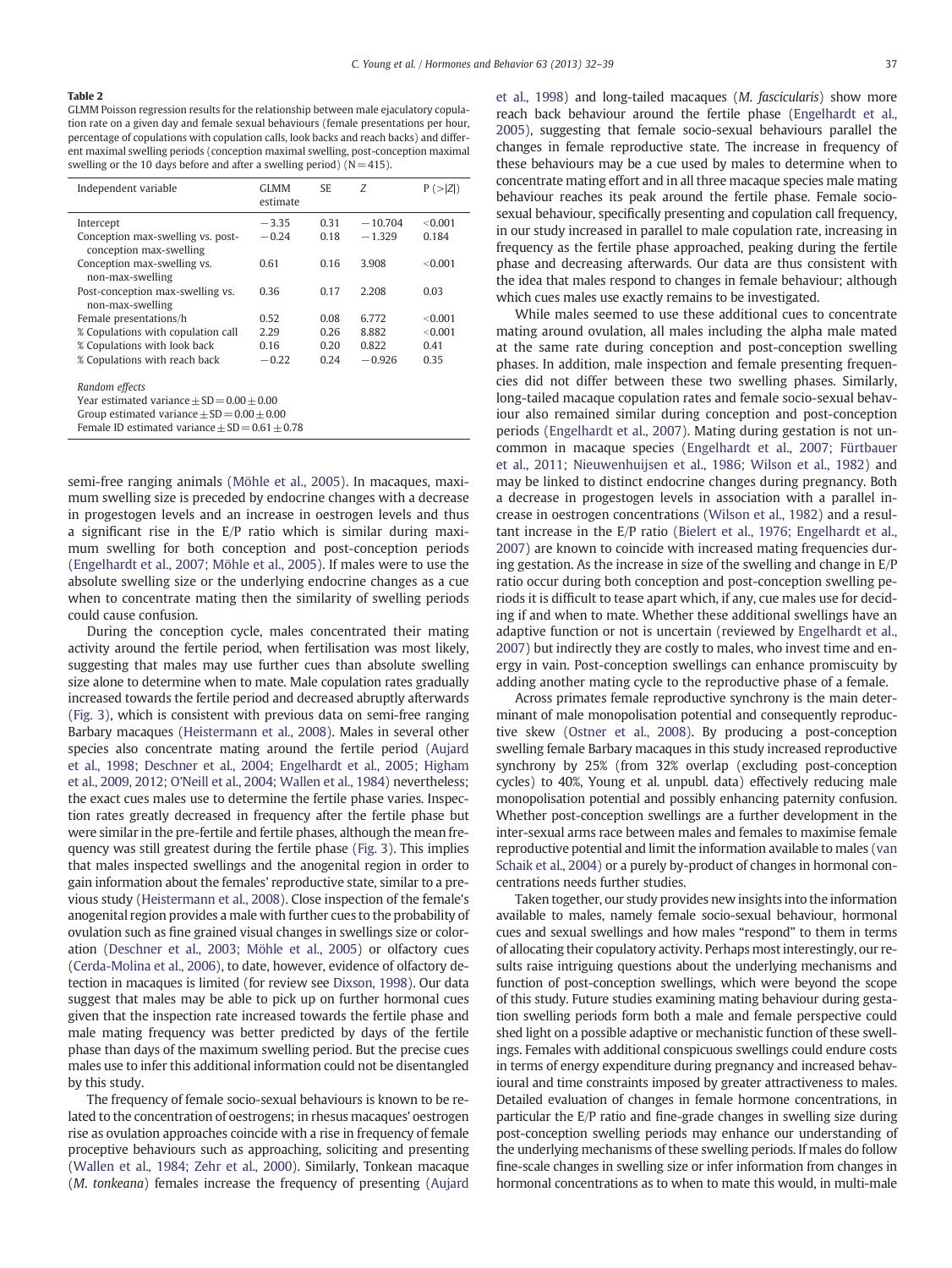<span id="page-6-0"></span>multi-female groups over a mating season, require males to monitor changes of all females over time within the group. Whether, over several months, cercopithecine primate males have the cognitive abilities required to maintain such detailed information would require further research. By considering primate sexual behaviour outside periods surrounding fertility future research into the evolution of female sexual signals may be enhanced.

# Acknowledgments

The authors are grateful to Professor Mohamed Qarro (Ecole Nationale Forestière d'Ingénieurs, Morocco) for his support in the field and the Haut Commissariat aux Eaux et Forêts et à la Lutte Contre la Désertification of Morocco for research permission. We would also like to thank Michael Madole, Dave Thomas, Sofia Santos, Maria Thunström, Tom Smith and Josephine Msindai for assistance in the field and Ines Fürtbauer and Laëtitia Maréchal for helpful comments. We would also like to thank Andrea Heistermann and Petra Kiesel for providing assistance and expertise during hormone analysis. Furthermore, we would like to thank Dr. Kim Wallen and two anonymous referees for useful comments to significantly improve the manuscript. Financial support was provided by the Max Planck Society, the Christian Vogel Fonds and the Georg-August University Göttingen through funds from the German Initiative of Excellence. This study complies with Moroccan, German and UK regulations regarding the ethical treatment of research subjects.

### References

- Altmann, J., 1974. Observational study of behavior: sampling methods. Behavior 49, 227–267.
- Aujard, F., Heistermann, M., Thierry, B., Hodges, J.K., 1998. Functional significance of behavioral, morphological and endocrine correlates across the ovarian cycle in semi free-ranging female Tonkean macaques. Am. J. Primatol. 46, 285–309.
- Baayen, H.R., 2008. Analyzing Linguistic Data. A Practical Introduction to Statistics Using R. Cambridge University Press.
- Barelli, C., Heistermann, M., Boesch, C., Reichard, U.H., 2008. Mating patterns and sexual swellings in pair-living and multimale groups of wild white-handed gibbons, Hylobates lar. Anim. Behav. 75, 991–1001.
- Bates, D., Maechler, M., 2010. lme4: Linear Mixed-effects Models Using S4 Classes. R Package Version 0.999375-37.
- Behboodi, E., Katz, D.F., Samuels, S.J., Tell, L., Hendrickx, A.G., Lasley, B.L., 1991. The use of a urinary estrone conjugates assay for detection of optimal mating time in the cynomolgus macaque (Macaca fascicularis). J. Med. Primatol. 20, 229–234.
- Bielert, C., Anderson, C.M., 1985. Baboon sexual swellings and male response: a possible operational mammalian supernormal stimulus and response mechanism. Int. J. Primatol. 6, 377–393.
- Bielert, C., Czaja, J.A., Eisele, S., Scheffler, G., Robinson, J.A., Goy, R.W., 1976. Mating in the rhesus monkey (Macaca mulatta) after conception and its relationship to oestradiol and progesterone levels throughout pregnancy. J. Reprod. Fertil. 46, 179–187.
- Brauch, K., Pfefferle, D., Hodges, K., Möhle, U., Fischer, J., Heistermann, M., 2007. Female sexual behavior and sexual swelling size as potential cues for males to discern the female fertile phase in free-ranging Barbary macaques (Macaca sylvanus) of Gibraltar. Horm. Behav. 52, 375–383.
- Carnegie, S.D., Fedigan, L.M., Ziegler, T.E., 2005. Behavioral indicators of ovarian phase in white-faced capuchins (Cebus capucinus). Am. J. Primatol. 67, 51–68.
- Cerda-Molina, A., Hernandez-Lopez, L., Chavira, R., Cardenas, M., Paez-Ponce, D., Cervantes-De la Luz, H., Mondragon-Ceballos, R., 2006. Endocrine changes in male stumptailed macaques (Macaca arctoides) as a response to odour stimulation with vaginal secretions. Horm. Behav. 49, 81–87.
- de Vries, H., Stevens, J., Vervaecke, H., 2006. Measuring and testing the steepness of dominance hierarchies. Anim. Behav. 71, 585–592.
- Deag, J.M., 1974. A study of the social behaviour and ecology of the wild Barbary macaque Macaca sylvanus. PhD thesis, University of Bristol, Bristol, UK.
- Deschner, T., Heistermann, M., Hodges, J., Boesch, C., 2003. Timing and probability of ovulation in relation to sex skin swelling in wild West African chimpanzees, Pan troglodytes verus. Anim. Behav. 66, 551–560.
- Deschner, T., Heistermann, M., Hodges, J.K., Boesch, C., 2004. Female sexual swelling size, timing of ovulation, and male behavior in wild West African chimpanzees. Horm. Behav. 46, 204–215.
- R Development Core Team, 2011. R: A Language and Environment for Statistical Computing. R Foundation for Statistical Computing, Vienna, Austria.
- Dixson, A.F., 1998. Primate Sexuality. Oxford University Press, Oxford.
- Dubuc, C., Muniz, L., Heistermann, M., Engelhardt, A., Widdig, A., 2011. Testing the priority-of-access model in a seasonally breeding primate species. Behav. Ecol. Sociobiol. 65, 1615–1627.
- Emery, M., Whitten, P., 2003. Size of sexual swellings reflects ovarian function in chimpanzees (Pan troglodytes). Behav. Ecol. Sociobiol. 54, 340–351.
- Engelhardt, A., Pfeifer, J.-B., Heistermann, M., Niemitz, C., van Hooff, J., Hodges, J., 2004. Assessment of female reproductive status by male long-tailed macaques, Macaca fascicularis, under natural conditions. Anim. Behav. 67, 915–924.
- Engelhardt, A., Hodges, J.K., Niemitz, C., Heistermann, M., 2005. Female sexual behavior, but not sex skin swelling reliably indicates the timing of the fertile phase in wild long-tailed macaques (Macaca fascicularis). Horm. Behav. 47, 195–204.
- Engelhardt, A., Hodges, J., Heistermann, M., 2007. Post-conception mating in wild longtailed macaques (Macaca fascicularis): characterization, endocrine correlates and functional significance. Horm. Behav. 51, 3–10.
- Fürtbauer, I., Heistermann, M., Schülke, O., Ostner, J., 2011. Concealed fertility and extended female sexuality in a non-human primate (Macaca assamensis). PLoS One 6, e23105.
- Gordon, T., Gust, D., Busse, C., Wilson, M., 1991. Hormones and sexual behavior associate with post-conception perineal swelling in the sooty mangabey (Cercocebus torquatus atys). Int. J. Primatol. 12, 585–597.
- Gust, D., 1994. Alpha-male sooty mangabeys differentiate between females' fertile and their post-conception maximal swellings. Int. J. Primatol. 15, 289–301.
- Heistermann, M., Finke, M., Hodges, J.K., 1995. Assessment of female reproductive status in captive-housed Hanuman langurs (Presbytis entellus) by measurement of urinary and fecal steroid excretion patterns. Am. J. Primatol. 37, 275–284.
- Heistermann, M., Möhle, U., Vervaecke, H., van Elsacker, L., Hodges, J.K., 1996. Application of urinary and fecal steroid measurements for monitoring ovarian function and pregnancy in the Bonobo (Pan paniscus) and evaluation of perineal swelling patterns in relation to endocrine events. Biol. Reprod. 55, 844–853.
- Heistermann, M., Brauch, K., Möhle, U., Pfefferle, D., Dittami, J., Hodges, K., 2008. Female ovarian cycle phase affects the timing of male sexual activity in free-ranging Barbary macaques (Macaca sylvanus) of Gibraltar. Am. J. Primatol. 70, 44–53.
- Higham, J.P., Heistermann, M., Ross, C., Semple, S., MacLarnon, A., 2008a. The timing of ovulation with respect to sexual swelling detumescence in wild olive baboons. Primates 49, 295–299.
- Higham, J.P., MacLarnon, A.M., Ross, C., Heistermann, M., Semple, S., 2008b. Baboon sexual swellings: information content of size and color. Horm. Behav. 53, 452–462.
- Higham, J.P., Semple, S., MacLarnon, A., Heistermann, M., Ross, C., 2009. Female reproductive signaling, and male mating behavior, in the olive baboon. Horm. Behav. 55, 60–67.
- Higham, J.P., Heistermann, M., Saggau, C., Agil, M., Perwitasari-Farajallah, D., Engelhardt, A., 2012. Sexual signalling in female crested macaques and the evolution of primate fertility signals. BMC Evol. Biol. 12, 89.
- Hodges, J.K., Heistermann, M., Beard, A., van Aerde, R.J., 1997. Concentrations of progesterone and the 5α-reduced progestins, 5α-pregnane-3, 20-dione and 5αpregnane-3α-ol-20-one in luteal tissue and circulating blood and their relationship to luteal function in the African elephant, Loxodonta africana. Biol. Reprod. 56, 640–646.
- Hrdy, S.B., Whitten, P.L., 1987. Patterning of sexual activity. In: Smuts, B.B., Cheney, D.L., Seyfarth, R.M., Wrangham, R.W., Struhsaker, T.T. (Eds.), Primate Societies. The University of Chicago Press, Chicago, pp. 370–384.
- Küster, J., Paul, A., 1984. Female reproductive characteristics in semi free-ranging Barbary Macaques (Macaca sylvanus L. 1758). Folia Primatol. 43, 69–83.
- Leiva, D., de Vries, H., 2011. Testing Steepness of Dominance Hierarchies. R Package Version 0.2.
- Lisk, R.D., Ciaccio, L.A., Catanzaro, C., 1983. Mating behaviour of the golden hamster under semi-natural conditions. Anim. Behav. 31, 659–666.
- Lu, A., Beehner, J.C., Czekala, N.M., Borries, C., 2012. Juggling priorities: female mating tactics in Phayre's leaf monkeys. Am. J. Primatol. 74, 471–481.
- McCarthy, M., Becker, J., 2002. Neuroendocrinology of sexual behavior in the female. In: Becker, J., et al. (Ed.), Behavioral Endocrinology. The MIT Press, Cambridge, pp. 117–152.
- Möhle, U., Heistermann, M., Dittami, J., Reinberg, V., Hodges, J., 2005. Patterns of anogenital swelling size and their endocrine correlates during ovulatory cycles and early pregnancy in free-ranging Barbary macaques (Macaca sylvanus) of Gibraltar. Am. J. Primatol. 66, 351–368.
- Nieuwenhuijsen, K., De Neef, K., Slob, A., 1986. Sexual behaviour during ovarian cycles, pregnancy and lactation in group-living stumptail macaques (Macaca arctoides). Hum. Reprod. 1, 159–169.
- Nunn, C.L., 1999. The number of males in primate groups: a comparative test of the socioecological model. Behav. Ecol. Sociobiol. 46, 1–13.
- Nunn, C.L., Altizer, S.M., 2004. Sexual selection, behaviour and sexually transmitted diseases. In: Kappeler, P.M., van Schaik, C.P. (Eds.), Sexual Selection in Primates: New and Comparative Perspectives. Cambridge University Press, Cambridge, pp. 117–130.
- Nunn, C.L., van Schaik, C.P., Zinner, D., 2001. Do exaggerated sexual swellings function in female mating competition in primates? A comparative test of the reliable indicator hypothesis. Behav. Ecol. 12, 646–654.
- O'Neill, A., Fedigan, L.M., Ziegler, T.E., 2004. Ovarian cycle phase and same-sex mating behavior in Japanese macaque females. Am. J. Primatol. 63, 25–31.
- Ostner, J., Chalise, M., Koenig, A., Launhardt, K., Nikolei, J., Podzuweit, D., Borries, C., 2006. What Hanuman langur males know about female reproductive status. Am. J. Primatol. 68, 701–712.
- Ostner, J., Nunn, C.L., Schülke, O., 2008. Female reproductive synchrony predicts skewed paternity across primates. Behav. Ecol. 19, 1150–1158.
- Rasmussen, L.E.L., Schulte, B.A., 1998. Chemical signals in the reproduction of Asian (Elephas maximus) and African (Loxodonta africana) elephants. Anim. Reprod. Sci. 53, 19–34.
- Reichert, K.E., Heistermann, M., Hodges, J.K., Boesch, C., Hohmann, G., 2002. What females tell males about their reproductive status: are morphological and